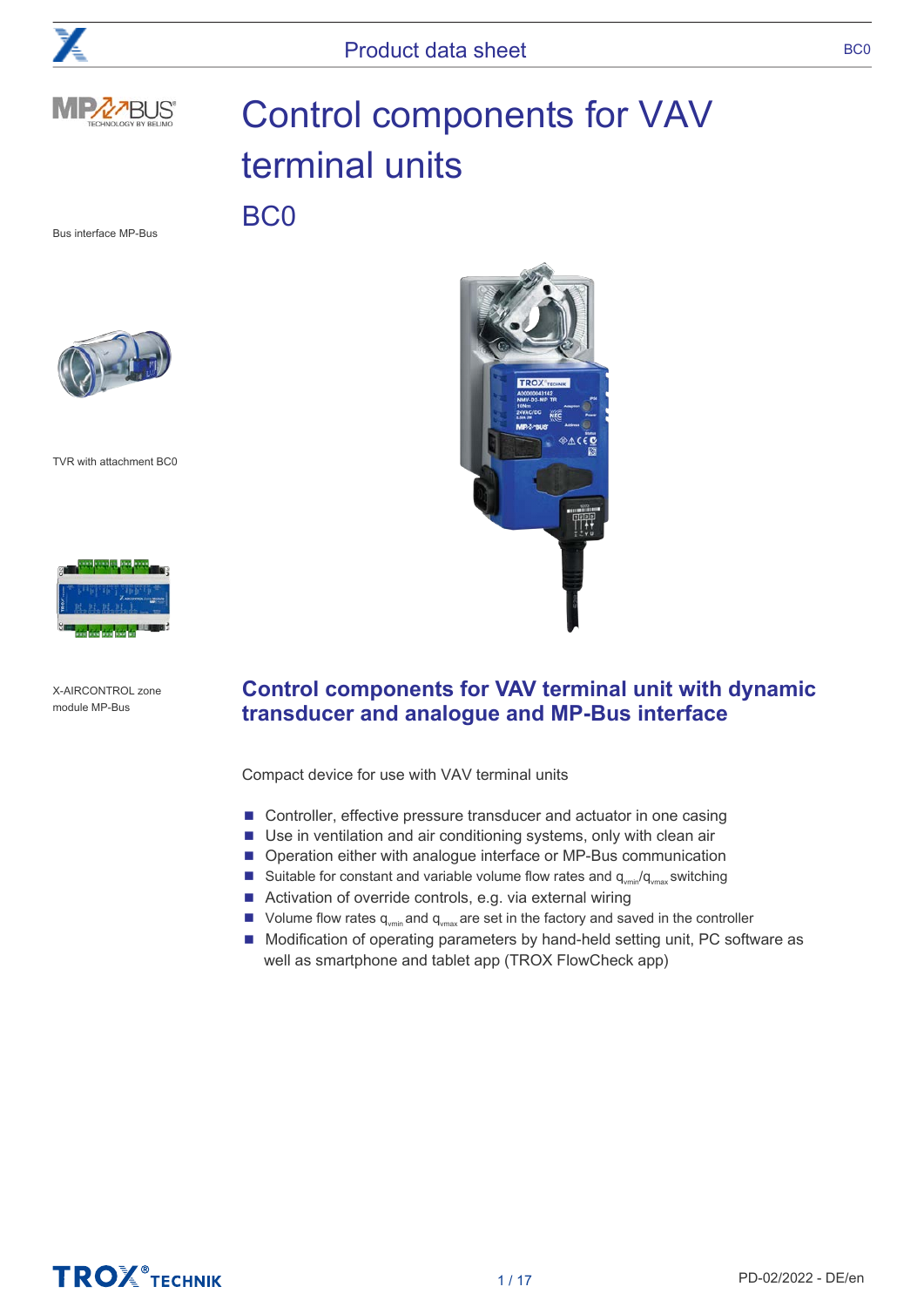# Product data sheet BC0

[General information 2](#page-1-0) [Function 3](#page-2-0) [Specification text 4](#page-3-0) [Order code 5](#page-4-0)

| Variants        | 6  |
|-----------------|----|
| Technical data  |    |
| Product details | 11 |

[Nomenclature 17](#page-16-0)

# General information

# <span id="page-1-0"></span>**Application**

- All-in-one control devices for VAV terminal units
- Dynamic effective pressure transducer, control electronics and actuator combined in a single casing
- For use with clean air only
- Standard filtration in comfort conditioning systems allows for using the controller in the supply air without additional dust protection.
- Choice of various control options based on setpoint value default setting
- The room temperature controller, central BMS, air quality controller or similar units control the variable volume flow control by specifying the setpoint values via a communication interface or analogue signal
- Override controls for activating  $q_{\text{win}}$ ,  $q_{\text{win}}$ , shut-off, OPEN position via MP-Bus or switch / relay possible
- Use service tool ZTH-EU, PC-Tool and the TROX FlowCheck app to configure the controller and the communication parameters

# With heavy dust levels in the room

▪ Install suitable extract air filters upstream, as a partial volume flow is routed through the transducer for volume flow rate measurement

If the air is contaminated with dust, fluff or sticky components

▪ Use an expansion module with static effective pressure transducer, e.g. XD0 (analogue interface) or BUSN (with MP-Bus interface)

# **Control strategy**

- The volume flow controller works independently of the duct pressure
- Differential pressure fluctuations do not result in permanent volume flow rate changes
- To prevent the control from becoming unstable, a dead band is allowed within which the damper blade does not move
- The flow rate range for the controller is set in the factory
	- q<sub>vmin</sub>: minimum volume flow rate
	- q<sub>vmax</sub>: maximum volume flow rate
- Operating parameters and signal voltage ranges are set in the factory according to the order code. Subsequently adaptable via service tools.

# **Interface**

Communication interface for the volume flow rate setpoint and actual value, damper blade position and error status

- Analogue interface with adjustable signal voltage range
- Analogue signal for volume flow rate setpoint value
- Analogue signal for volume flow rate actual value (factory setting), alternatively: analogue signal for damper blade position (adjustment by others required)

Alternatively

- MP-Bus communication interface can be activated by others
- Communication interface can be set via service tools

# **Operating modes**

▪ Variable or constant value

Variable operation (V)

- Setpoint value default setting via analogue interface or MP-Bus
- Signal voltage range corresponds to  $q_{\text{win}} - q_{\text{win}}$
- Constant value mode (F)
- A setpoint signal is not required, setpoint value corresponds to  $q_{\text{vmin}}$

# **Operating parameters**

- $q_{\text{win}} = 0 - 100\%$  of the nominal volume flow rate  $q_{\text{win}}$  can be set
- $q_{\text{max}}$  = 20 – 100% of the nominal volume flow rate  $q_{\text{when}}$  can be set

# **Signal voltage ranges**

- $\cdot$  0 10 V DC
- $\cdot$  2 10 V DC

# **Parts and characteristics**

- Effective pressure transducer with dynamic pressure measurements (dynamic transducer)
- Overload protection
- Release button for the actuator
- Axis connection with clamping fixture or positive-locking mount
- Connecting cable with 4 wires approx. 0.9 m
- Service interface for connection of service tools
- NFC interface for using the TROX FlowCheck app
- Indicator lights for detecting the operating mode
- Addressing key for setting user addresses in bus mode
- Supply and communication not galvanically isolated

# **Construction**

- Type LMV-D3L-MP-F TR for terminal unit LVC
- Type LMV-D3-MP-F TR for terminal unit TVR
- Type LMV-D3-MP TR for terminal units TZ-Silenzio, TA-Silenzio, TVZ, TVA, TVM
- Type NMV-D3-MP TR for terminal unit TVJ
- Type NMV-D3-MP TR for terminal unit TVT up to 1000 x 300 and/or 800 x 400

# **Commissioning**

- Due to the volume flow rates set at the factory, always ensure that the terminal units are only installed at the specified locations
- Operating parameters can be adjusted by others (service tools)
- After successful installation and wiring, the controller is ready for use via the analogue interface
- MP-Bus: additional commissioning steps required

# **Useful additions**

Service tools:

- Adjustment device ZTH (order code AT-VAV-B)
- PC-Tool
- TROX FlowCheck app

# **TROX**<sup>®</sup>TECHNIK

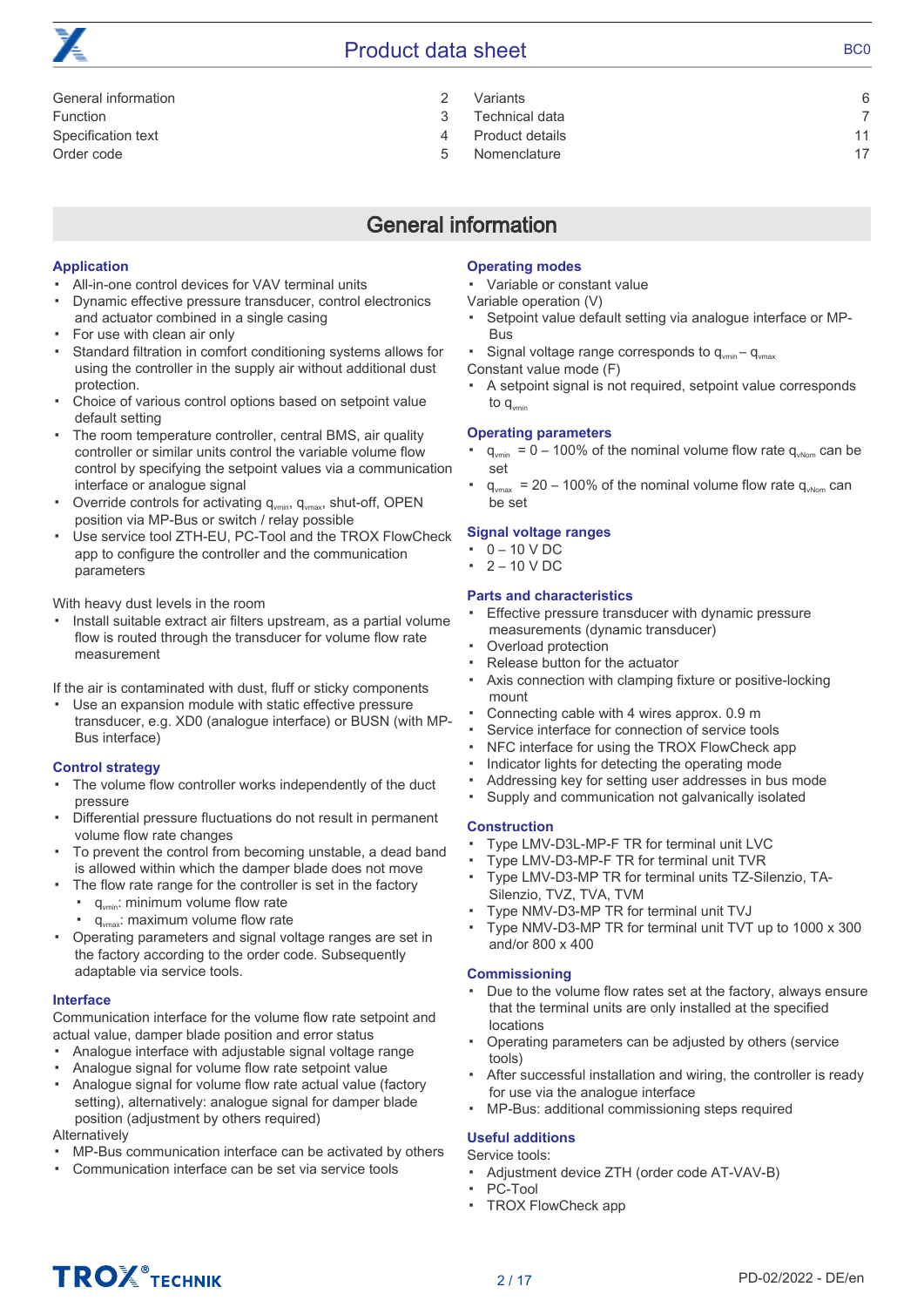

# Function

<span id="page-2-0"></span>VAV terminal units control the volume flow in a closed loop, i.e. measurement – comparison – correction. The volume flow rate is measured via the effective pressure. This is done via an effective pressure sensor. An integrated differential pressure transducer converts the effective pressure into a voltage signal. The volume flow rate actual value is available as a voltage signal. The factory setting is such that 10 V DC always corresponds to the nominal flow rate  $(q_{\text{vNorm}})$ . The volume flow rate setpoint value comes from

a higher-level controller (e.g. room temperature controller, air quality controller, central BMS). Variable volume flow control results in a value between  $q_{\text{vmin}}$  and  $q_{\text{max}}$ . It is possible to override the room temperature control, e.g. by a complete shut-off of the duct. The controller compares the differential pressure setpoint value to the actual value and controls the actuator accordingly if there is a difference.

# **Principle of operation**



① Effective pressure transducer

- ② Actuator
- ③ Volume flow controller

④ Setpoint value signal

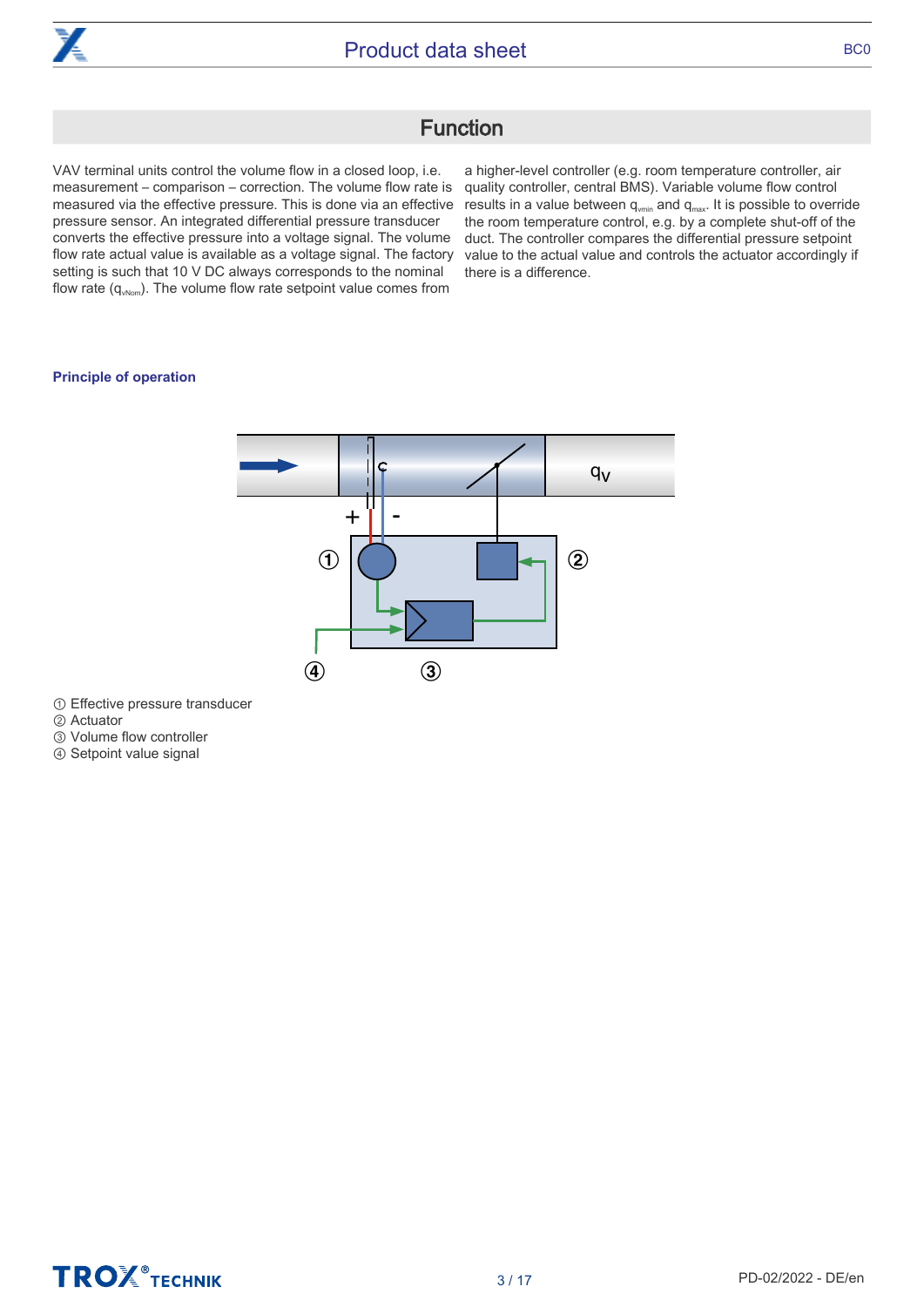

# Specification text

<span id="page-3-0"></span>This specification text describes the general properties of the product.

# **Category**

▪ Compact controller for volume flow rate

# **Application**

- Control of a constant or variable volume flow rate setpoint
- Electronic controller for applying a reference variable and tapping an actual value signal
- The actual value signal relates to the nominal volume flow rate such that commissioning and subsequent adjustment are simplified
- Stand-alone operation or integration with a central BMS

#### **Area of application**

▪ Dynamic transmitter for clean air in ventilation and air conditioning systems

#### **Actuator**

▪ Integrated; slow running (runtime 110 – 150 s for 90°)

# **Installation orientation**

▪ Either direction

# **Connection**

▪ Connecting cable with 4 wires

# **Supply voltage**

▪ 24 V AC/DC

# **Interface/signalling**

▪ Analogue signal 0 – 10 V DC or 2 – 10 V DC or Belimo MP-Bus

# **Interface information**

- Analogue: Volume flow rate setpoint and actual value signal
	- ▪ Actual value signal of volume flow rate set at the factory Actual value signal can be reconfigured at the damper blade position by others
- MP-Bus: Volume flow rate setpoint and actual value, damper blade position, error status, etc.

#### **System connections**

MP-Bus for optional extensions:

- Suitable for TROX X-AIRCONTROL zone module X-AIR-ZMO-MP
- Gateways for Modbus, BACnet, EIB, e.g., Belimo UK24xxx
- Fan optimiser, e.g., Belimo COU24-A-MP
- In MP-Bus mode: Integration of a sensor or switch contact into the MP-Bus network

# **Special functions**

- Activation of q<sub>vmin</sub>, q<sub>vmid</sub>, q<sub>vmax</sub>, closed, open by external switch contacts/circuitry or MP-Bus
- Optional activatable operating modes: open loop: actuator with air flow measurement

# **Parameter setting**

- Parameters specific to the VAV terminal unit are factory-set
- Operating values  $q_{vmin}$ ,  $q_{vmax}$  factory-set
- Signal characteristic is factory-set
- Subsequent adjustment using optional tools:
- Adjustment device, PC software (wired in each case)
- FlowCheck app (wireless via integrated NFC interface)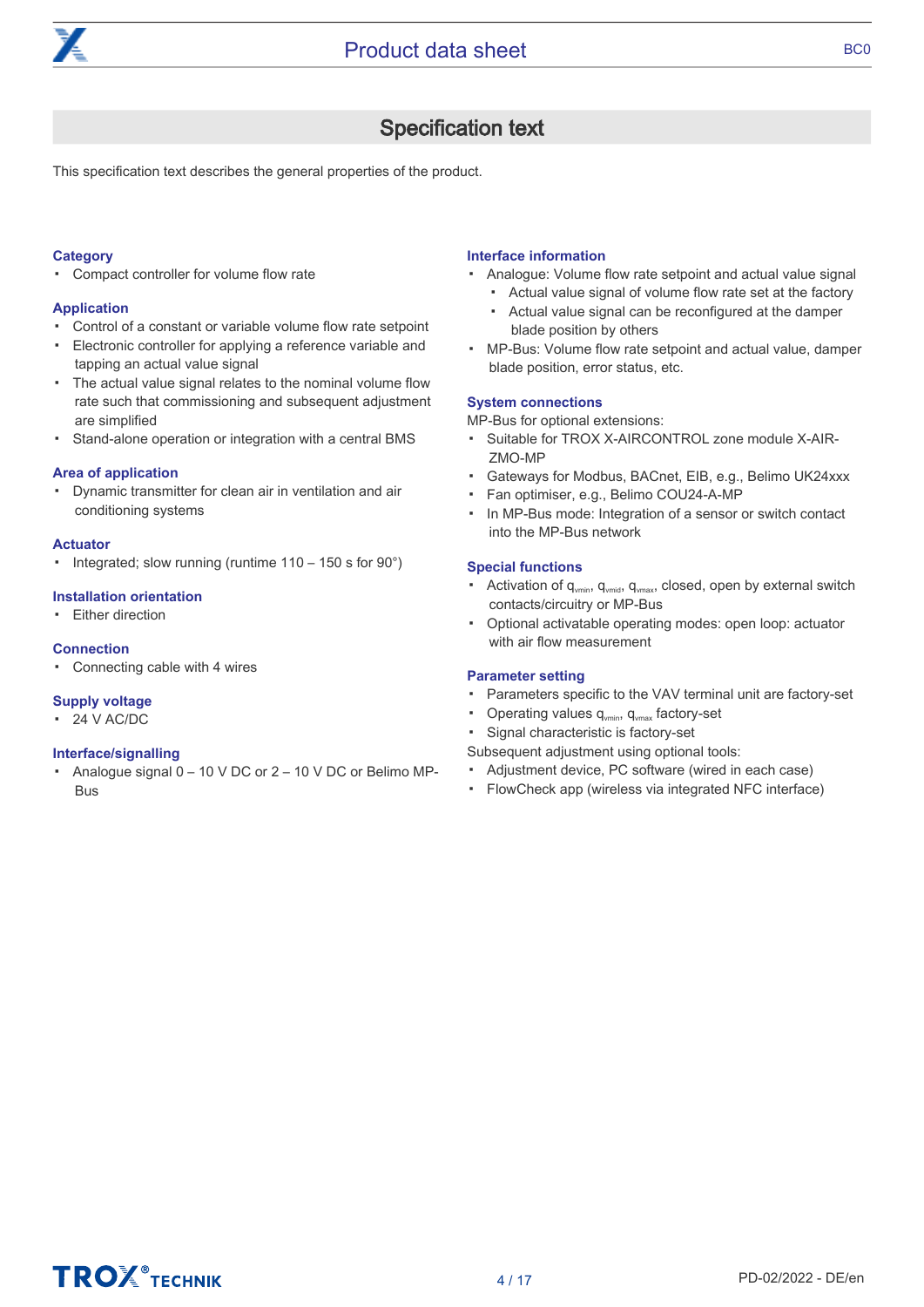<span id="page-4-0"></span>

|                   |  |  |  |  |           | TVR – D / A2 / FL / 200 / G2 / BC0 / V 0 / qvmin – qvmax m <sup>3</sup> /h |
|-------------------|--|--|--|--|-----------|----------------------------------------------------------------------------|
|                   |  |  |  |  |           |                                                                            |
| 1 2 3 4 5 6 7 8 9 |  |  |  |  | $\sim$ 10 |                                                                            |

# **1 Type TVR** VAV terminal unit

# **2 Acoustic cladding**

No entry required: None **D** With acoustic cladding

# **3 Material**

Galvanised sheet steel (standard construction) **P1** Powder-coated RAL 7001, silver grey **A2** Stainless steel construction

# **4 Duct connection**

No entry required: Attachment for duct in accordance with EN 1506; with groove for optional seal **FL** Both ends (not for TVR-D-P1)

#### **5 Nominal size [mm] 100, 125, 160, 200, 250, 315, 400**

# **6 Accessories**

No entry required: None **D2** Double lip seal both ends **G2** Matching flanges both sides

# **Order example: TVR-D/A2/200/D2/BC0/V0/200-354 m³/h**

# **Acoustic cladding** With **Material** Stainless steel construction **Nominal size** 200 mm<br> **Accessories** 200 mm<br> **Accessories** 200 mm **Accessories Accessories Double lip seal both ends**<br> **Attachment Double lip seal both ends**<br> **Double lip seal both ends** VARYCONTROL compact controller, dynamic transducer **Signal voltage range** 0 – 10 V DC **Operating value operating value operating value operating value operating value operation**  $q_{\text{vmax}} = 354 \text{ m}^3/\text{h}$

**Order example: TVR/160/BC0/F2/1100 m³/h**

| <b>Acoustic cladding</b> | Without                                            |
|--------------------------|----------------------------------------------------|
| <b>Material</b>          | Galvanised sheet steel                             |
| <b>Nominal size</b>      | 160 mm                                             |
| <b>Attachment</b>        | VARYCONTROL compact controller, dynamic transducer |
| Signal voltage range     | $2 - 10$ V DC                                      |
| <b>Operating value</b>   | $q_{\text{vconst}}$ = 1100 m <sup>3</sup> /h       |

# **7 Attachments (control components)**

**BC0** Compact controller, dynamic transducer

# **8 Operating mode**

**F** Constant value (a setpoint value)

**V** Variable (setpoint value range)

# **9 Signal voltage range**

**0** 0 – 10 V DC **2** 2 – 10 V DC

**10 Operating values for factory setting**

Volume flow rates in m<sup>3</sup>/h or I/s **q**<sub>vconst</sub> (only with operating mode F) **qvmin** (only with operating mode V, M) **qvmax** (only with operating mode V, M)

#### **11 Volume flow rate unit m³/h l/s**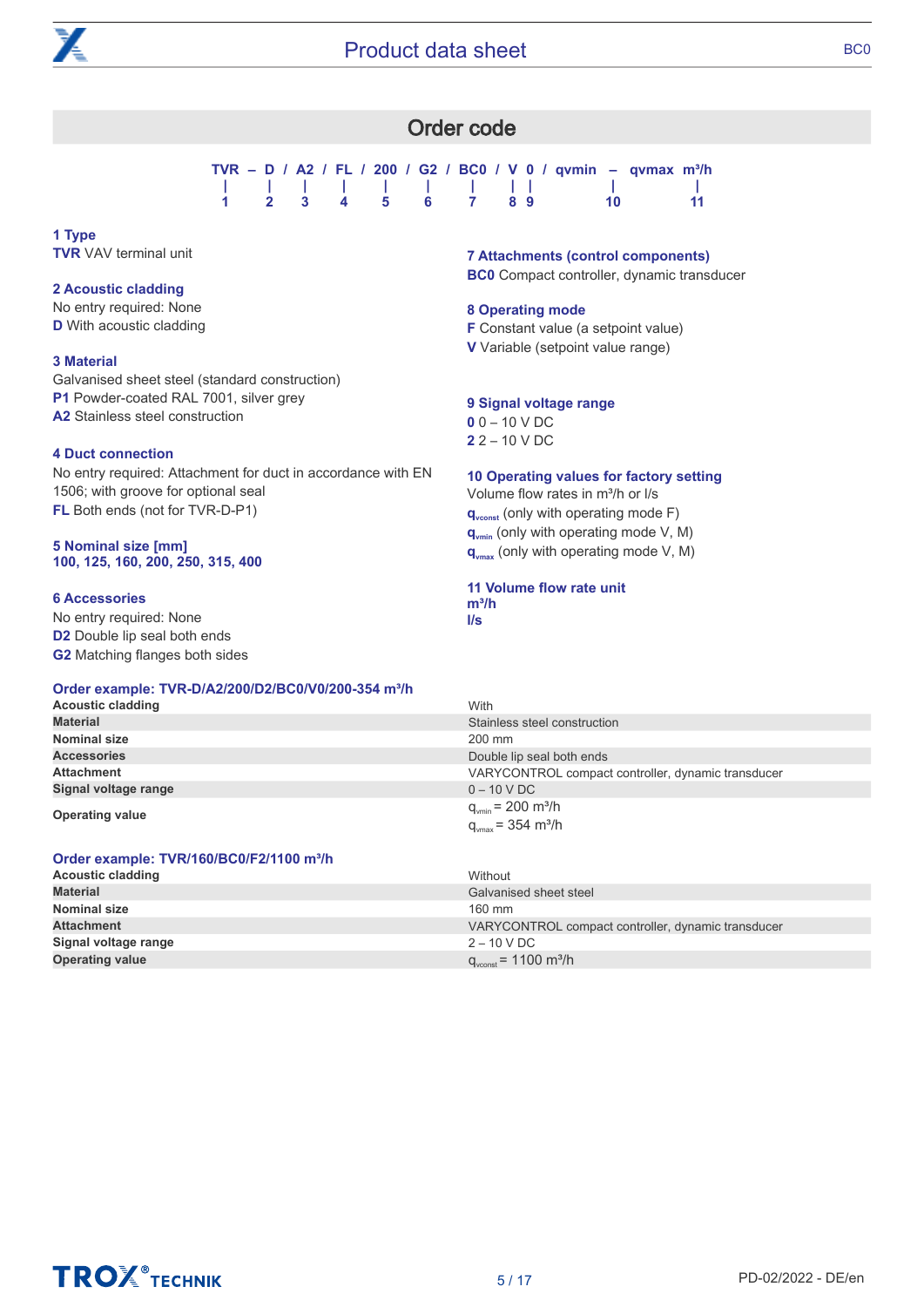

# Variants

# <span id="page-5-0"></span>**Compact controller BC0 with axis clamping device**



- 1: VAV compact controller
- 2: Gear release button
- 3: Tube connections of effective pressure sensor
- 4: Service socket
- 5: Connecting cable

### **Compact controller BC0 with axis clamping device**



- 1: Axis clamping device
- 2: Rotation stop
- 3: NFC interface
- 4: Power LED
- 5: Status LED

### **Compact controller BC0, with positive fit**



- 1: Axis clamping device
- 2: Rotation stop
- 3: NFC interface
- 4: Power LED
- 5: Status LED

### **Compact controller BC0, with positive fit**



- 1: VAV compact controller
- 2: Gear release button
- 3: Tube connections of effective pressure sensor
- 4: Service socket
- 5: Connecting cable

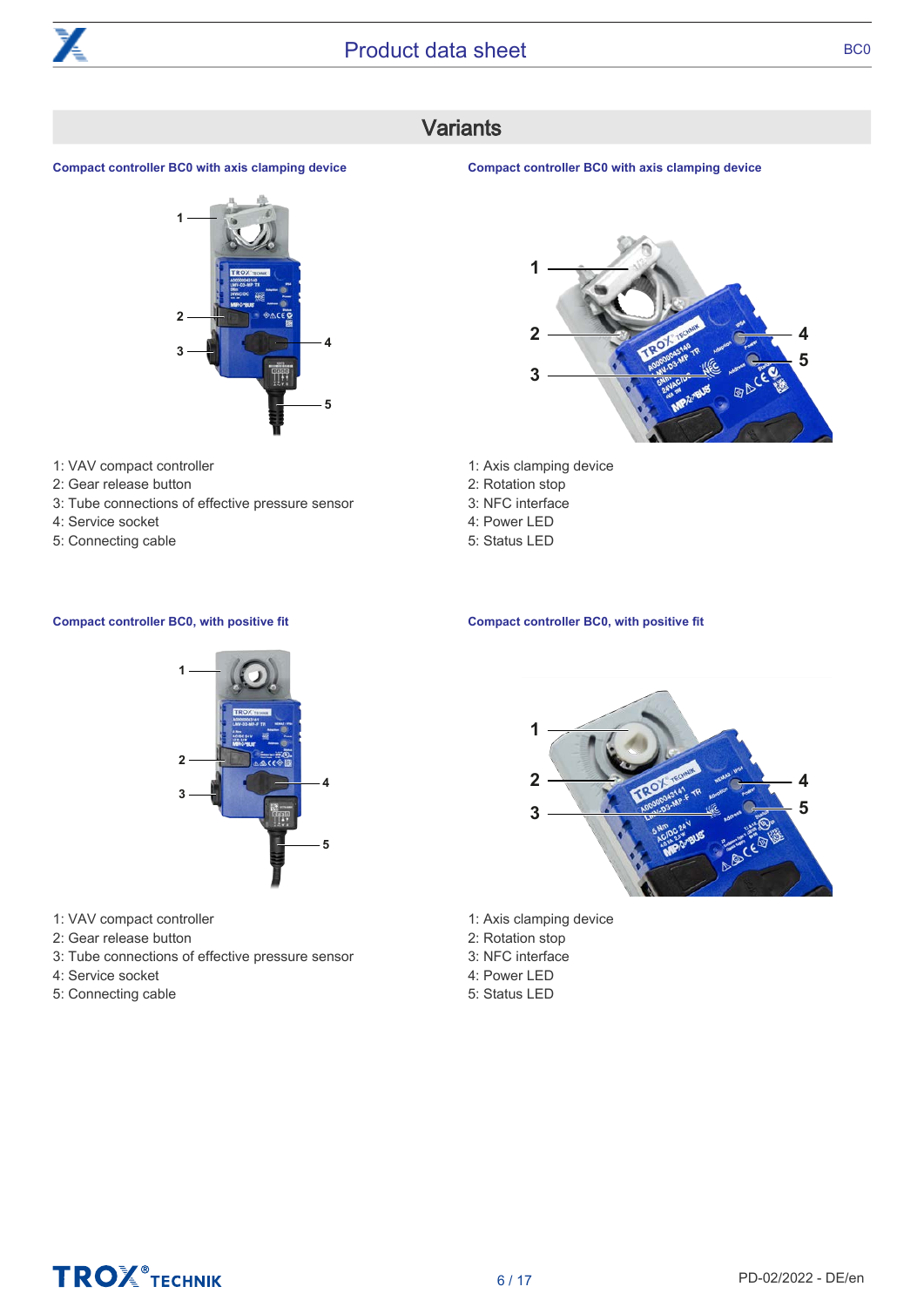

# Technical data

# <span id="page-6-0"></span>**Compact controllers for VAV terminal units**

| <b>VAV terminal units</b>                                                | Type                  | Part number  |
|--------------------------------------------------------------------------|-----------------------|--------------|
| <b>LVC</b>                                                               | LMV-D3L-MP-F          | A00000043143 |
| <b>TVR</b>                                                               | LMV-D3-MP-F           | A00000043141 |
| TZ-Silenzio, TA-Silenzio, TVZ, TVA, TVR, I<br>spare part for LMV-D3-MP-F | LMV-D3-MP             | A00000043140 |
| <b>TVJ. TVT</b>                                                          | NMV-D3-MP             | A00000043142 |
| <b>TVM</b>                                                               | $2 \times LMV$ -D3-MP | A00000043140 |

# **Compact controllers BC0, LMV-D3L-MP-F (only type LVC)**



# **Compact controllers BC0, LMV-D3L-MP-F**

| Dynamic measurement principle, position-independent                                                                                                                                                                                                    |
|--------------------------------------------------------------------------------------------------------------------------------------------------------------------------------------------------------------------------------------------------------|
| AC/DC 24 V                                                                                                                                                                                                                                             |
| 50/60 Hz                                                                                                                                                                                                                                               |
| AC 19.2 - 28.8 V/DC 21.6 - 28.8 V                                                                                                                                                                                                                      |
| 2 W                                                                                                                                                                                                                                                    |
| 3.5 VA                                                                                                                                                                                                                                                 |
| 1 W                                                                                                                                                                                                                                                    |
| Address: 1 - 8 (up to 8 MP-Bus participants); addressing: must<br>be performed by others, e.g., with adjustment device or TROX<br>FlowCheck app; topology: star, ring, line, tree and mixed forms<br>are permitted; terminating resistor: not required |
| 5 Nm                                                                                                                                                                                                                                                   |
| $120 - 150$ s                                                                                                                                                                                                                                          |
| $0 - 10$ V DC or 2 – 10 V DC, input resistance > 100 k $\Omega$                                                                                                                                                                                        |
| 0 - 10 V DC or 2 - 10 V DC; max. 5mA                                                                                                                                                                                                                   |
| Connecting cable: approx. 0.9 m, 4 x 0.75 mm <sup>2</sup>                                                                                                                                                                                              |
| III (protective extra-low voltage)                                                                                                                                                                                                                     |
| IP 54                                                                                                                                                                                                                                                  |
| EMC to 2014/30/EU, low voltage to 2014/35/EU                                                                                                                                                                                                           |
| $0.5$ kg                                                                                                                                                                                                                                               |
|                                                                                                                                                                                                                                                        |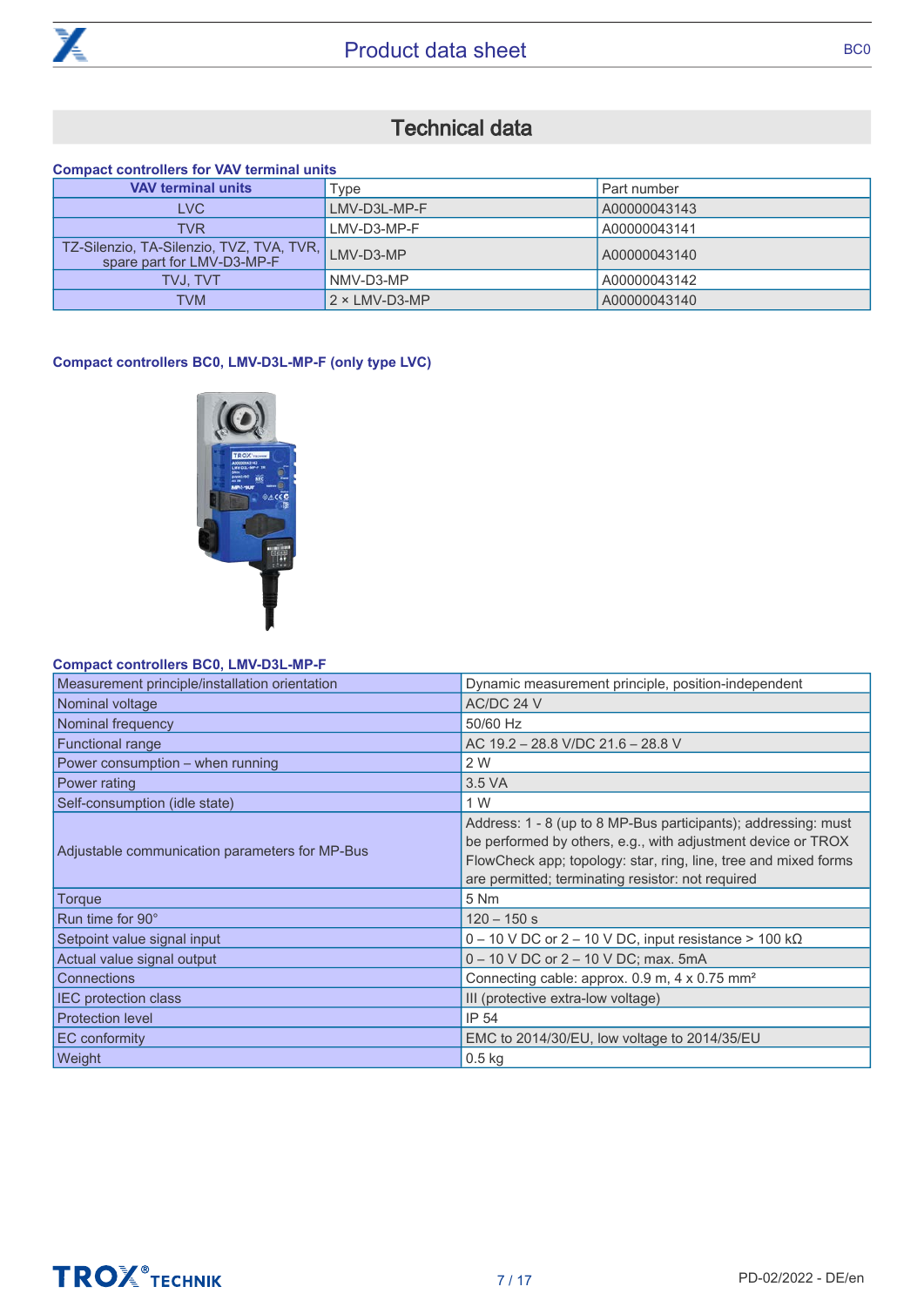# **Compact controllers BC0, LMV-D3-MP Compact controllers BC0, NMV-D3-MP-F TR**



# **Compact controllers BC0, LMV-D3-MP and LMV-D3-MP-F**

| Measurement principle/installation orientation | Dynamic measurement principle, position-independent                                                                                                                                                                                                    |
|------------------------------------------------|--------------------------------------------------------------------------------------------------------------------------------------------------------------------------------------------------------------------------------------------------------|
| Nominal voltage                                | AC/DC 24 V                                                                                                                                                                                                                                             |
| Nominal frequency                              | 50/60 Hz                                                                                                                                                                                                                                               |
| Functional range                               | AC 19.2 - 28.8 V/DC 21.6 - 28.8 V                                                                                                                                                                                                                      |
| Power consumption - when running               | 2 W                                                                                                                                                                                                                                                    |
| Power rating                                   | 4 VA                                                                                                                                                                                                                                                   |
| Self-consumption (idle state)                  | 1 W                                                                                                                                                                                                                                                    |
| Adjustable communication parameters for MP-Bus | Address: 1 - 8 (up to 8 MP-Bus participants); addressing: must<br>be performed by others, e.g., with adjustment device or TROX<br>FlowCheck app; topology: star, ring, line, tree and mixed forms<br>are permitted; terminating resistor: not required |
| <b>Torque</b>                                  | 5 Nm                                                                                                                                                                                                                                                   |
| Run time for 90°                               | $110 - 150$ s                                                                                                                                                                                                                                          |
| Setpoint value signal input                    | $0 - 10$ V DC or 2 – 10 V DC, input resistance > 100 k $\Omega$                                                                                                                                                                                        |
| Actual value signal output                     | 0 - 10 V DC or 2 - 10 V DC; 0.5 mA max.                                                                                                                                                                                                                |
| Connections                                    | Connecting cable: approx. 0.9 m, 4 x 0.75 mm <sup>2</sup>                                                                                                                                                                                              |
| <b>IEC protection class</b>                    | III (protective extra-low voltage)                                                                                                                                                                                                                     |
| <b>Protection level</b>                        | IP 54                                                                                                                                                                                                                                                  |
| EC conformity                                  | EMC to 2014/30/EU                                                                                                                                                                                                                                      |
| Weight                                         | $0.5$ kg                                                                                                                                                                                                                                               |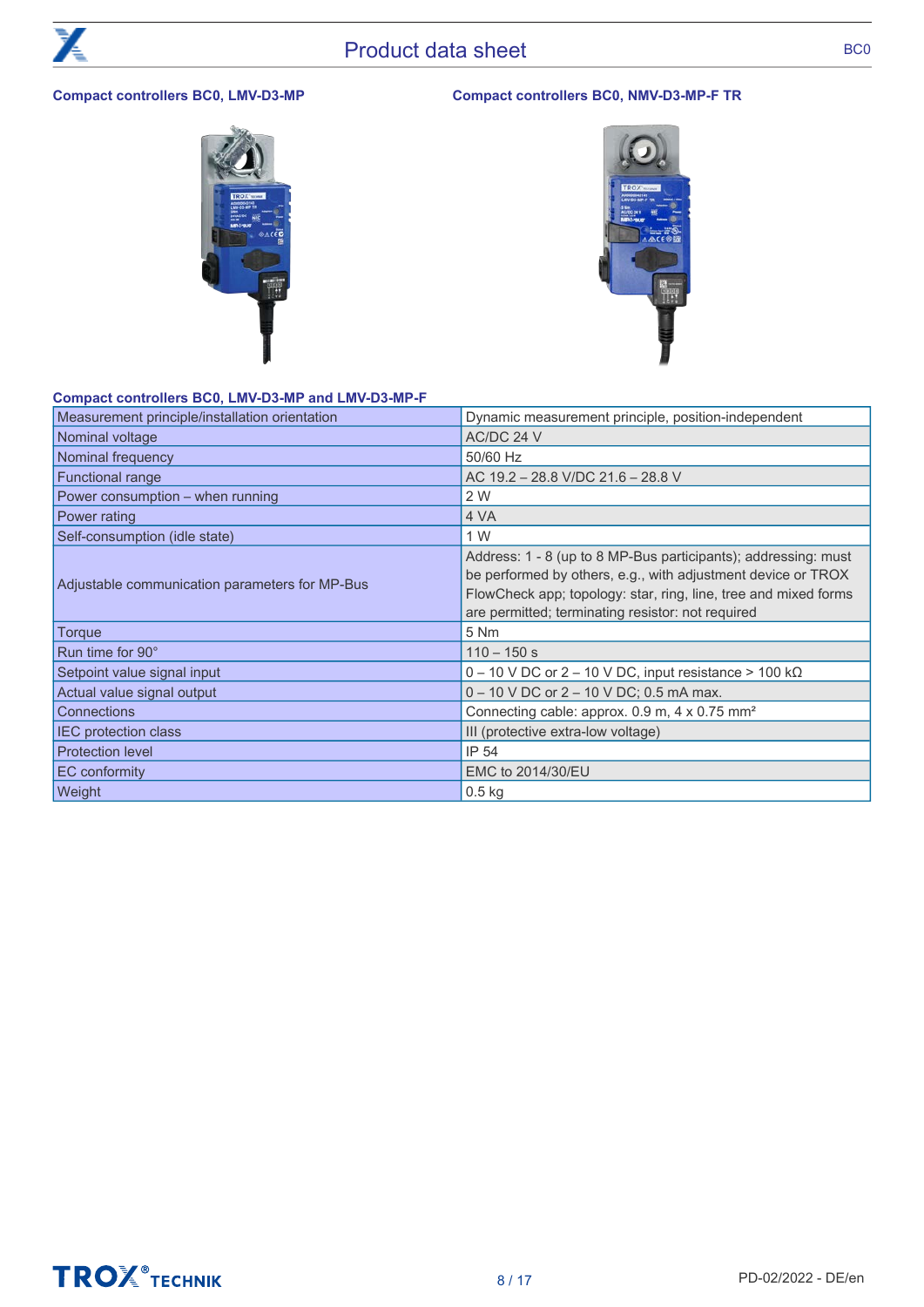# **Compact controllers BC0, NMV-D3-MP TR Compact controllers BC0, NMV-D3-MP-F TR**



# **Compact controllers BC0, NMV-D3-MP**

**TROX** TECHNIK

| Measurement principle/installation orientation | Dynamic measurement principle, position-independent                                                                                                                                                                                                    |
|------------------------------------------------|--------------------------------------------------------------------------------------------------------------------------------------------------------------------------------------------------------------------------------------------------------|
| Nominal voltage                                | AC/DC 24 V                                                                                                                                                                                                                                             |
| Nominal frequency                              | 50/60 Hz                                                                                                                                                                                                                                               |
| <b>Functional range</b>                        | AC 19.2 - 28.8 V/DC 21.6 - 28.8 V                                                                                                                                                                                                                      |
| Power consumption - when running               | 3 W                                                                                                                                                                                                                                                    |
| Power rating                                   | 5 VA                                                                                                                                                                                                                                                   |
| Self-consumption (idle state)                  | 1.5W                                                                                                                                                                                                                                                   |
| Adjustable communication parameters for MP-Bus | Address: 1 - 8 (up to 8 MP-Bus participants); addressing: must<br>be performed by others, e.g., with adjustment device or TROX<br>FlowCheck app; topology: star, ring, line, tree and mixed forms<br>are permitted; terminating resistor: not required |
| Torque                                         | <b>10 Nm</b>                                                                                                                                                                                                                                           |
| Run time for 90°                               | $110 - 150$ s                                                                                                                                                                                                                                          |
| Setpoint value signal input                    | $0 - 10$ V DC or 2 – 10 V DC, input resistance > 100 k $\Omega$                                                                                                                                                                                        |
| Actual value signal output                     | 0 - 10 V DC or 2 - 10 V DC; 0.5 mA max.                                                                                                                                                                                                                |
| Connections                                    | Connecting cable: approx. 0.9 m, 4 x 0.75 mm <sup>2</sup>                                                                                                                                                                                              |
| <b>IEC protection class</b>                    | III (protective extra-low voltage)                                                                                                                                                                                                                     |
| <b>Protection level</b>                        | IP 54                                                                                                                                                                                                                                                  |
| <b>EC</b> conformity                           | EMC to 2014/30/EU                                                                                                                                                                                                                                      |
| Weight                                         | $0.7$ kg                                                                                                                                                                                                                                               |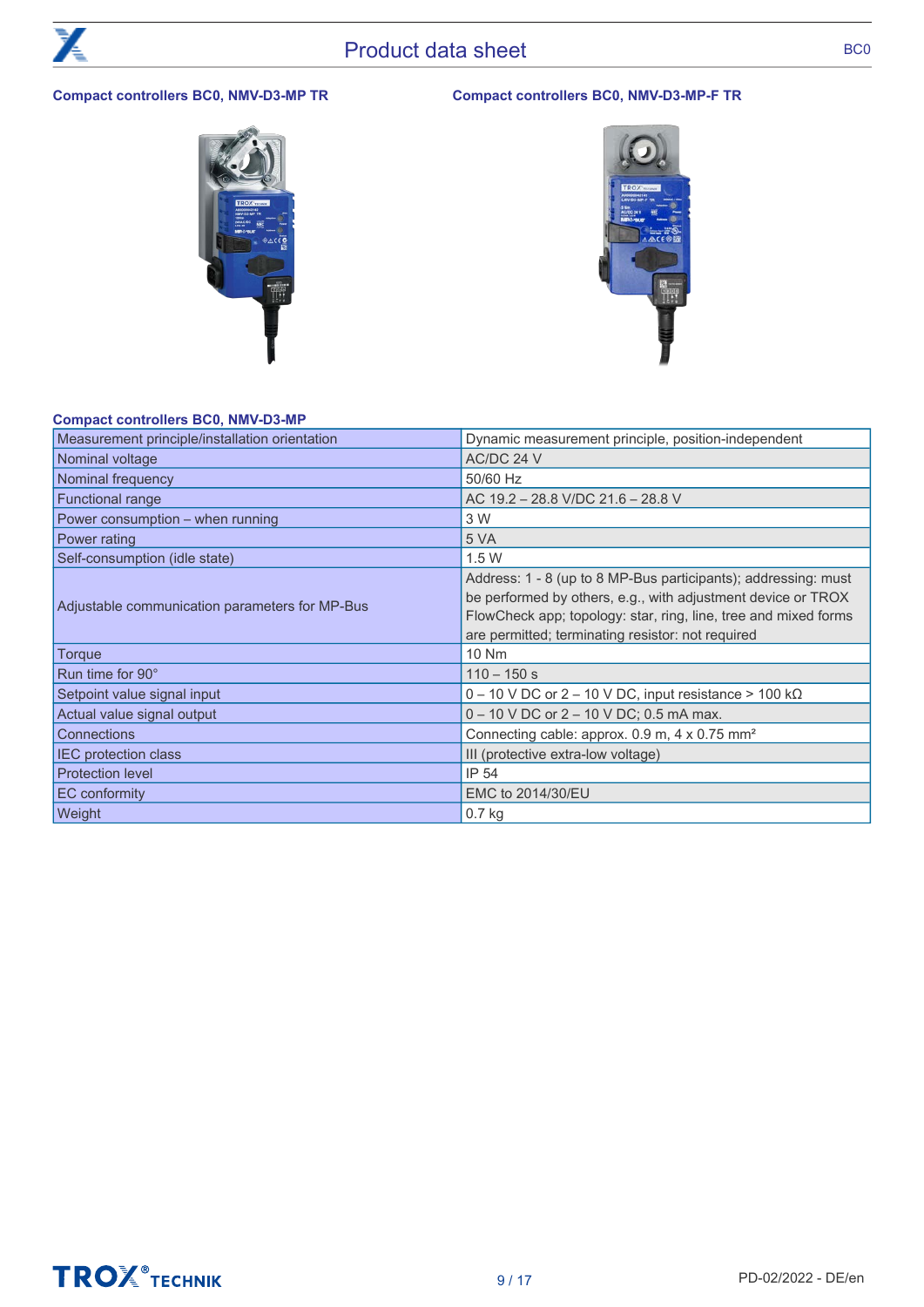

# **Commissioning**

- On-site adjusting is not required
- As the volume flow rates are factory-set, the terminal units have to be installed at the specified locations
- After successful installation and wiring, the controller is ready for use by using the analogue interface
- Comply with the volume flow rate control ranges of the VAV terminal units, do not set a volume flow rate which is below the minimum flow rate
- For operation with MP-Bus interface: additional commissioning steps such as assigning a participant address are necessary

# **LED display and operation**

Adjustment LED (green):

- Off: No supply voltage
- On: Operation
- Press key: Triggering of the rotation angle adjustment

Address LED (yellow):

- Off: Normal operation
- Flickering: MP communication active
- On: Adjustment or synchronisation in progress
- Flickering: Request for addressing from the MP master
- Press key: Confirmation of addressing

# **Service tool range of functions**

| <b>Function/parameterisation</b>                     | <b>TROX FlowCheck app   PC-Tool</b> |     | <b>ZTH-EU</b> |
|------------------------------------------------------|-------------------------------------|-----|---------------|
| Setting qvmin, qvmax                                 | R.W                                 | R.W | <b>R.W</b>    |
| Mode, signal voltage range $0 - 10$ V, $2 - 10$ V DC | R.W                                 | R.W | R.W           |
| Carry out override controls                          | Yes                                 | Yes | Yes           |
| MP-Bus address                                       | R.W                                 | R.W | R.W           |
| Trend display                                        | Yes                                 | Yes |               |

R,W = Read and write access.

R = Read only

W = Write only

- = Function is not available with this service tool.

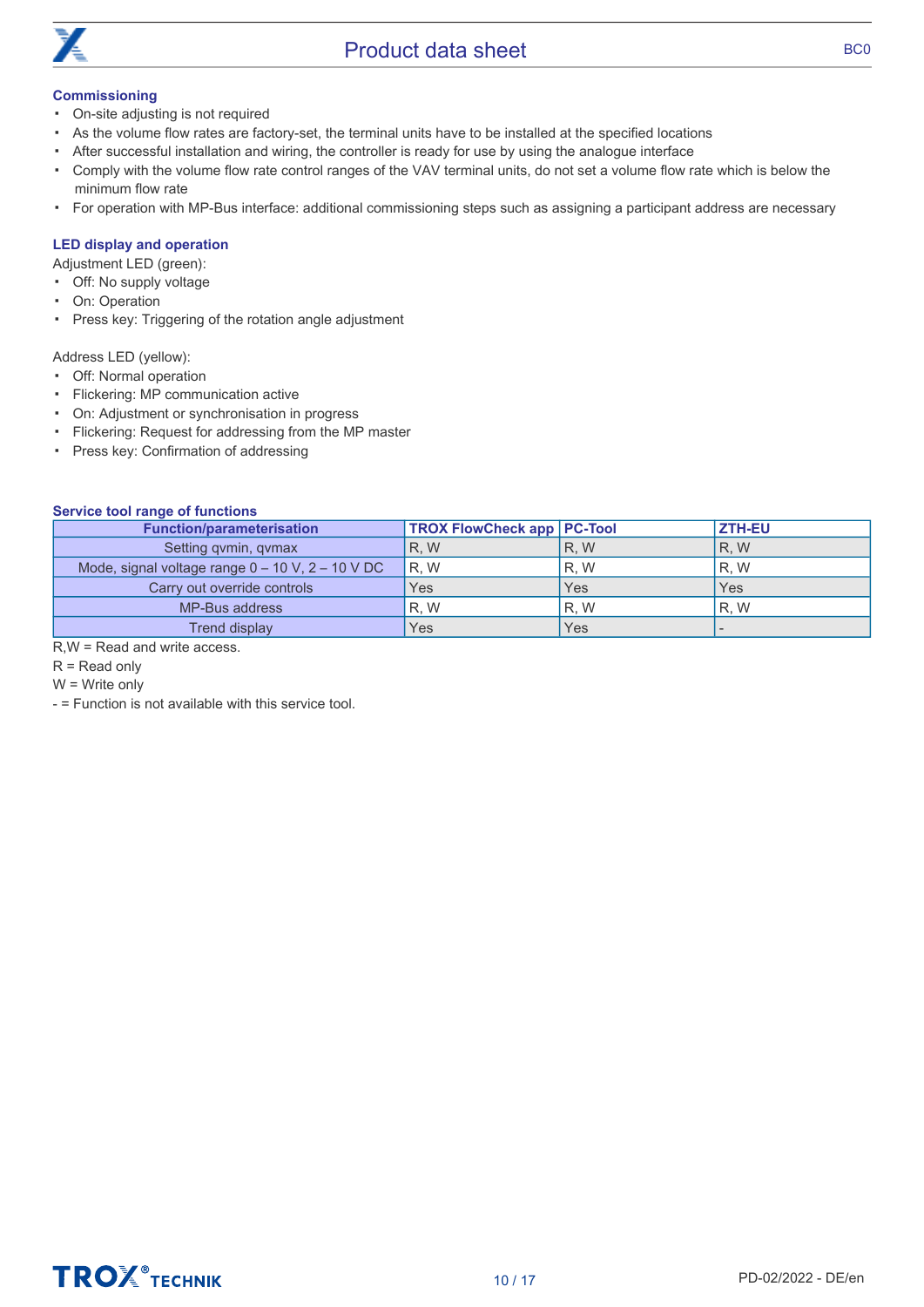

# Product details

# <span id="page-10-0"></span>**Analogue interface 0 – 10 V DC or 2 – 10 V DC**

The analogue interface can be set for signal voltage range 0 – 10 V DC or 2 – 10 V DC using the service tools. The assignment of the setpoint value or actual value of the volume flow rate to the voltage signal is shown in the characteristic line displays.

# **Setpoint value default setting**

Variable operation:

- In the variable operating mode, the setpoint value setting is set at cable wire Y with an analogue signal
- The selected signal voltage range  $0 - 10$  V or  $2 - 10$  V DC is assigned to the set volume flow rate range  $q_{vmin} - q_{vmax}$
- Volume flow rate range  $q_{\text{vmin}} q_{\text{vmax}}$  is set in the factory according to the order code
- Subsequent adjustment of q<sub>vmin</sub> or q<sub>vmax</sub> is possible using service tools, TROX FlowCheck App, adjustment device ZTH-EU or PC-Tool

Constant value mode:

- **In the constant value mode operating mode, an analogue signal is not required at cable wire Y**
- The set flow rate constant value  $q_{\text{vmin}}$  is used
- Volume flow rate  $q_{\text{win}}$  is set in the factory according to the order code
- Subsequent adjustment of q<sub>vmin</sub> is possible using service tools, TROX FlowCheck App, adjustment device ZTH-EU or PC-Tool

# **Actual value as feedback for monitoring or tracking control**

- The actual volume flow rate measured by the controller can be tapped as a voltage signal at cable wire U in the default setting
- The selected signal voltage range  $0 10$  V DC or 2 10 V DC is mapped to the volume flow rate range  $0 q_{\text{www}}$
- The actual value output U can be reconfigured by others to output the damper position
- Selected signal voltage range 0 - 10 V DC or 2 - 10 V DC is then mapped to the damper blade position 0% (CLOSED) - 100% (OPEN).

#### **Override control**

For special operating situations, the volume flow controller can be put in a special operating mode (override control). The following modes are possible: control  $q_{\text{wmin}}$ , control  $q_{\text{wmax}}$ , damper blade in the OPEN position, damper blade CLOSED. Override control can be activated by:

- A suitable connection at signal input Y as per the connection diagrams through connection with external switching contacts/ relays. OPEN and CLOSED are only available if the controller is supplied with alternating current (AC).
- Service tools such as ZTH-EU, PC-Tool or TROX Flow-Check app are activated
- A bus timeout monitoring is activated. (only in MP-Bus operation)
- A control signal at signal input Y is activated (only override control CLOSED). See the following table (only in operation with analogue setpoint value)

# **Override control CLOSED via control signal on control signal Y**

The override control CLOSE can also be activated by observing certain conditions with the command signal. The following table summarises the boundary conditions.

| Signal voltage range                                                                  |                      | $0 - 10 VDC$         | $2 - 10$ V DC        |                                                      |                                                      |
|---------------------------------------------------------------------------------------|----------------------|----------------------|----------------------|------------------------------------------------------|------------------------------------------------------|
| Marginal condition setting parameters<br>q <sub>vmin</sub> : Factory/customer setting | $q_{\text{min}} = 0$ | $q_{\text{min}} > 0$ | $q_{\text{min}} = 0$ | $q_{\text{win}} > 0$ and setting<br>parameter: 0.1 V | $q_{\text{min}}$ > 0 and setting<br>parameter: 0.5 V |
| Damper closes at Y:                                                                   | $<$ 0.45 V DC        | not possible         | $< 2.36$ V DC        | < 0.1 VDC                                            | $< 0.5$ V DC                                         |
| Damper closes again from Y:                                                           | $> 0.55$ V DC        | $>0$ V DC            | $> 2.44$ V DC        | $> 0.1$ V DC                                         | $> 0.5$ V DC                                         |

**Note on mode setting 0.1 V DC or 0.5 V DC:** If the setpoint value of 0.1 V cannot be safely undershot on a system (DDC output or long cable length), the shut-off threshold can be changed to 0.5 V with the PC-Tool. Only possible for signal voltage range 2 – 10 V DC.

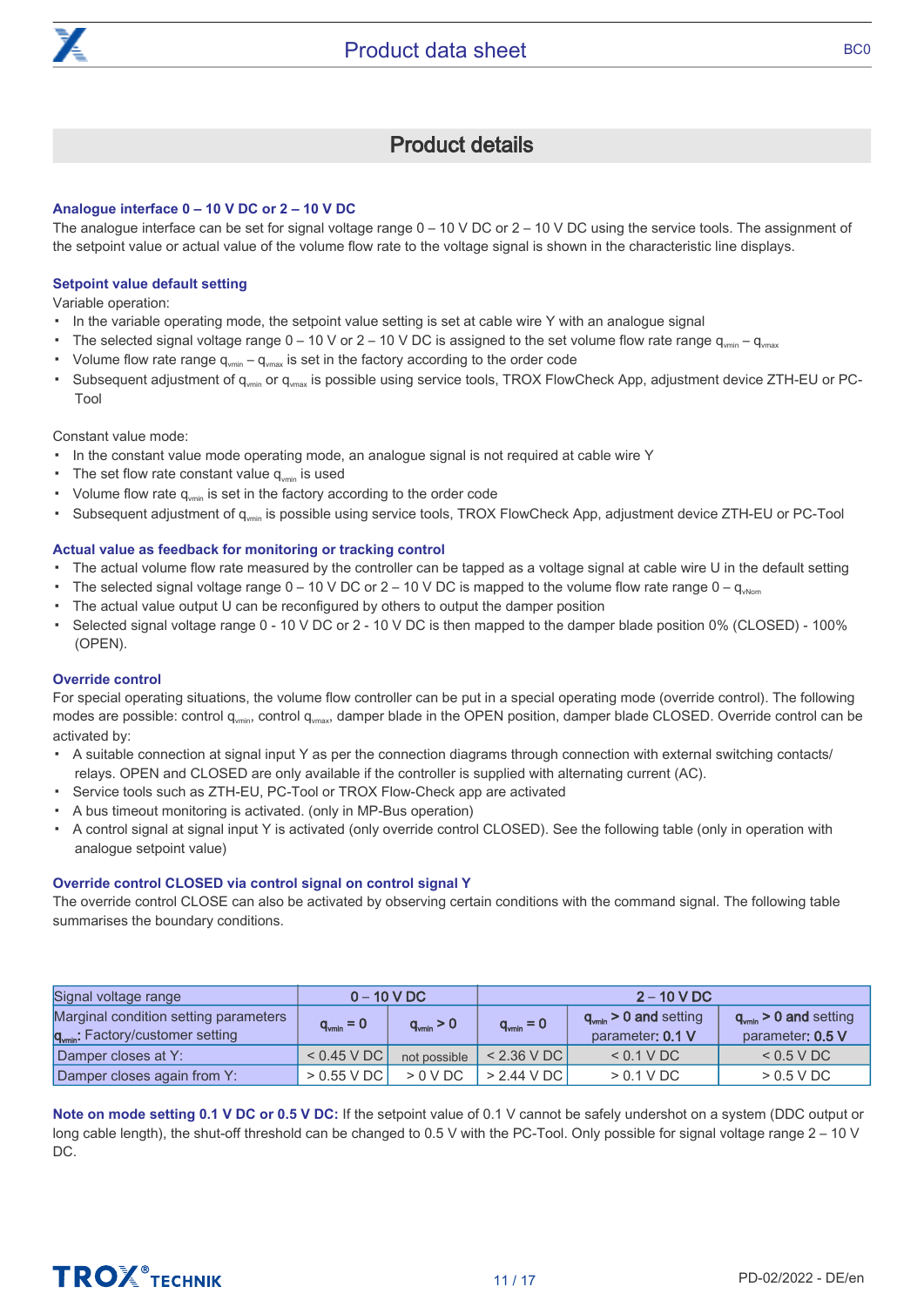

# **Digital communication interface MP-Bus**

# **General information**

The MP-Bus is not an open system, but a manufacturer-dependent bus system for which Belimo and its partner companies provide components and software. Examples include the TROX zone module XAIR-ZMO-MP with corresponding software for the room control system X-AIRCONTROL and the Belimo gateways UK24xxx or the fan optimiser.

Among other things, setpoint and override controls can be specified and actual values such as volume flow rate or damper position can be read out via MP-Bus. With regard to the network topology, there are no restrictions with the MP-Bus. Star, ring, line, tree or mixed forms are permitted.

Neither special cables nor terminal resistors are required for the wiring. However, the cable lengths are limited by:

- The sum of the performance data of the connected MP devices
- The type of power supply 24 V AC or 24 V DC
- Cable cross section

Example: MP-Bus with 5 LMV-D3-MP compact controllers on 24 V AC supply. Total dimensioning power 5 × 4 VA = 20 VA.

- Cable with  $0.75$  mm<sup>2</sup> results in a maximum cable length of 28 m
- Cable with 1.5  $mm<sup>2</sup>$  results in a maximum cable length of 54 m

For detailed information on MP-Bus technology, consult the Belimo documentation at https://www.belimo.com.

# **VAV compact controller with MP-Bus**

The BC0 control component can be interconnected with up to 8 TROX/Belimo MP devices (damper actuators, valve actuators, VAV controllers) via Belimo MP-Bus using the integrated MP-Bus communication interface. In bus mode, the controller receives its control signal from the higher-level building automation system via the MP-Bus and regulates to the specified volume flow rate. The changeover to MP-Bus operation takes place automatically as soon as the control component is assigned an MP address with a service tool. By assigning an MP address, the standard compact controller then becomes a bus-compatible system controller with a wide range of additional benefits.

To use the MP-Bus, the U connection must be used. Analogue actual value feedback via this connection is then no longer possible.

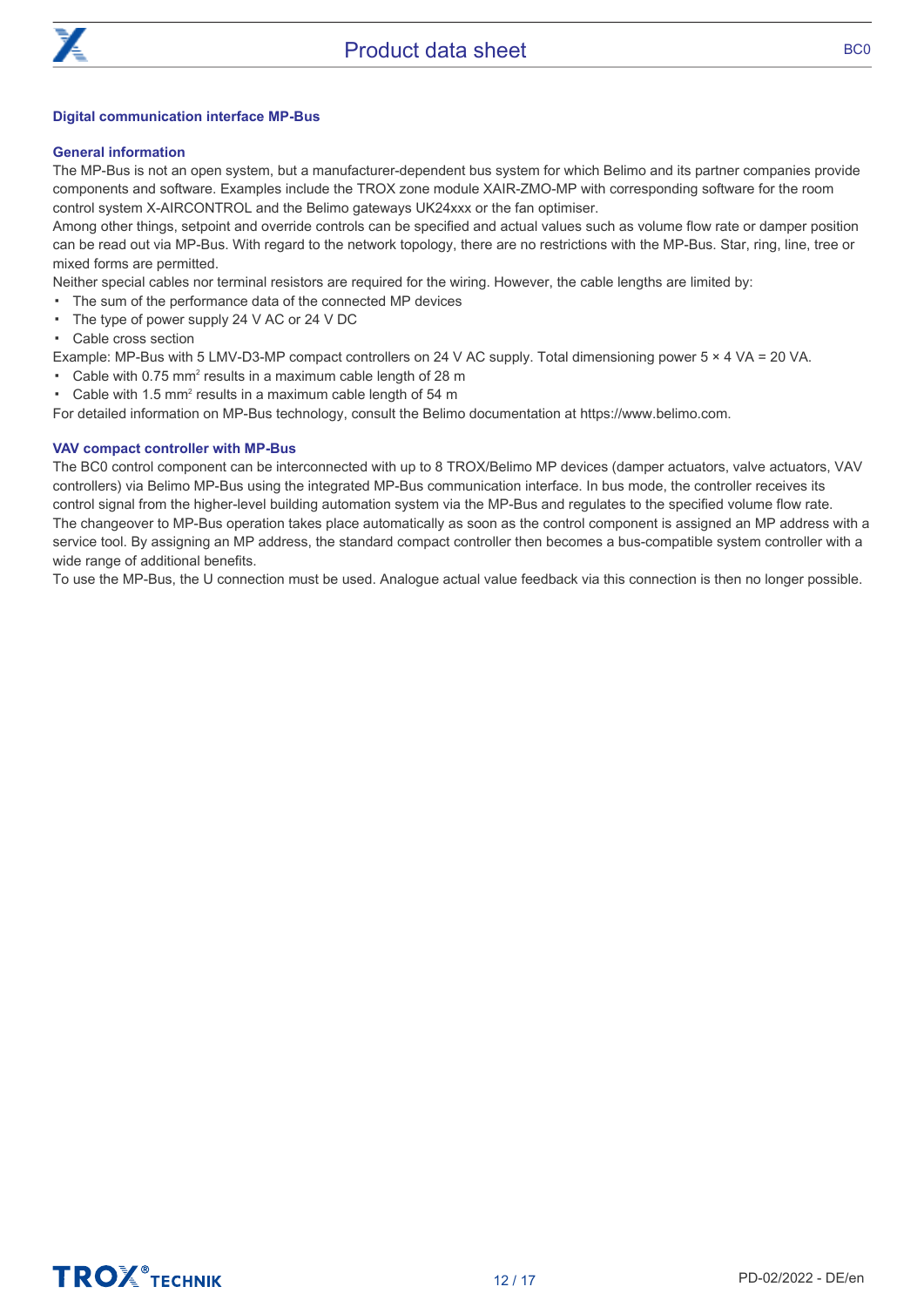

# Product data sheet BC0

# **Characteristic of the setpoint value signal**



- ① Signal voltage range 0 10 V
- ② Signal voltage range 2 10 V
- $1^* = q_{\text{vnom}}$  nominal volume flow rate
- $2^* = q_{\text{vmin unit}}$  minimum controllable volume flow rate

$$
q_{vset} = \frac{Y}{10 V} \times (q_{vmax} - q_{vmin}) + q_{vmin}
$$





- ① Signal voltage range 0 10 V
- ② Signal voltage range 2 10 V
- $1^* = q_{\text{vnom}}$  Nominal volume flow rate
- $2^* = q_{\text{win unit}}$  minimum controllable volume flow rate

**Calculation of volume flow rate setpoint value at 0 – 10 V Calculation of volume flow rate actual value at 0 – 10 V**

$$
q_{\text{vact}} = \frac{U}{10 V} \times q_{\text{vnom}}
$$

**Calculation of nominal volume flow at 2 – 10 V Calculation of volume flow rate actual value at 2 – 10 V**

$$
q_{set} = \frac{Y - 2 V}{(10 V - 2 V)} \times (q_{vmax} - q_{vmin}) + q_{vmin}
$$

$$
q_{\text{vact}} = \frac{U - 2}{10 V - 2 V} \times q_{\text{vnom}}
$$

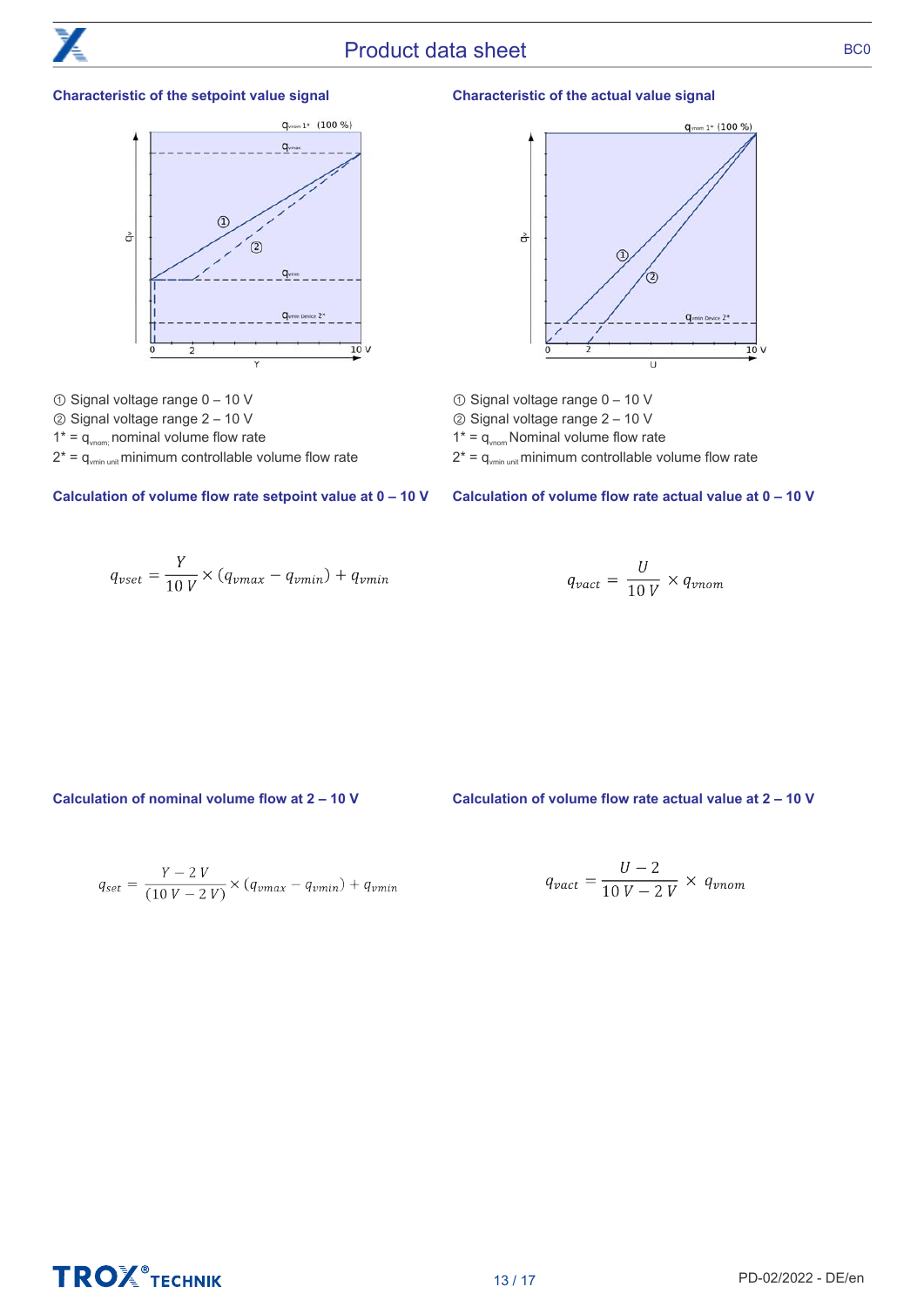

# **Connecting cable core identification BC0**



⊥, – = Earth, neutral

- $\sim$ ,  $+$  = Supply voltage 24 V AC/DC
- Y = Analogue input (\*1) and override control
- U = Actual value signal (\*1) or MP-Bus or service tool connection

# Note

(\*1) Signal voltage range depending on setting 0 – 10 V or 2 – 10 V DC

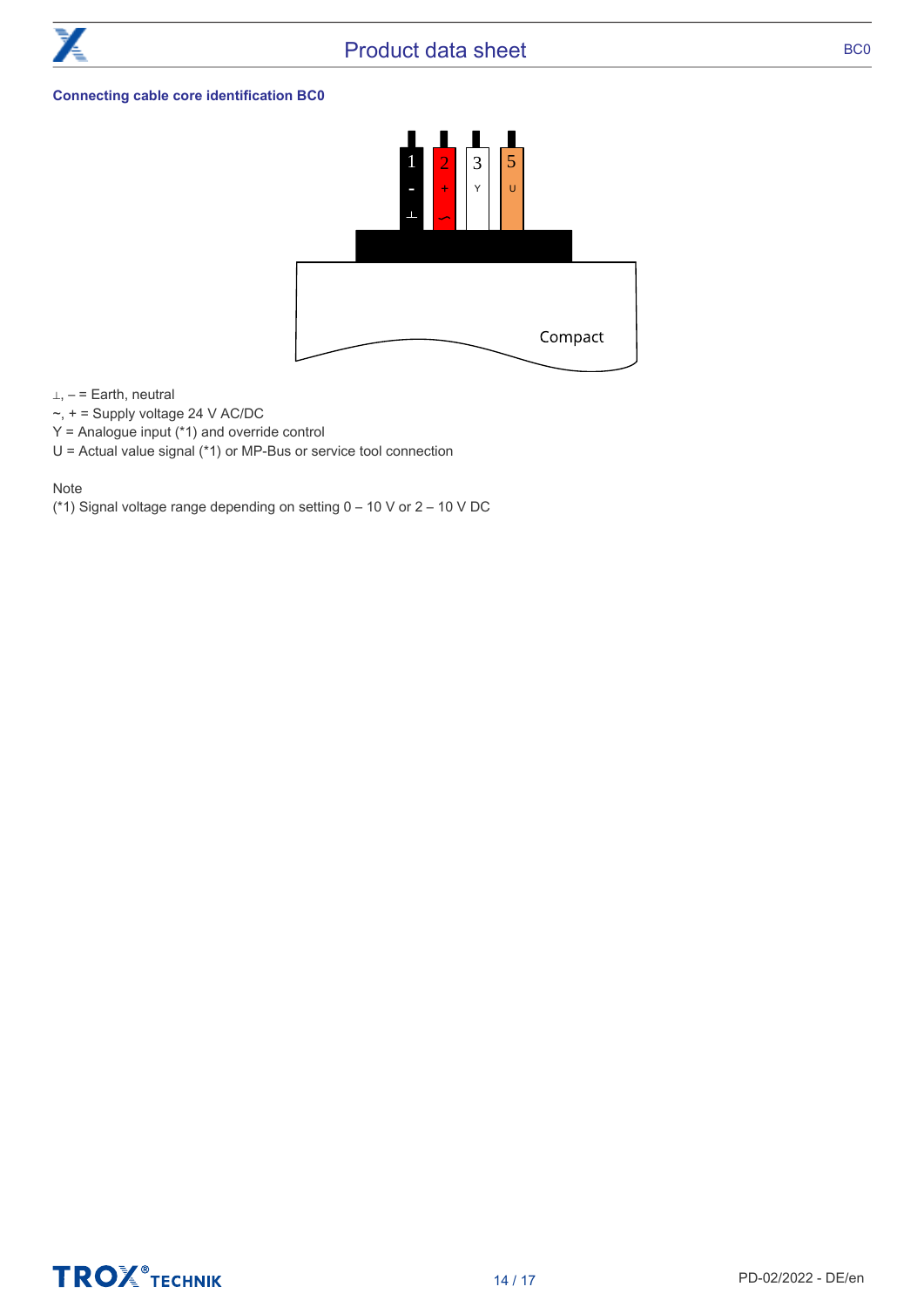# **Analogue signalling 0 (2) – 10 V and override control**



 $\perp$ , – = Earth, neutral

 $\sim$ ,  $+$  = Supply voltage 24 V AC/DC

- $Y =$  Analogue input  $(*1)$  and override control
- U = Actual value signal (\*1), MP-Bus

# Note:

(\*1) Signal voltage range depending on setting 0 – 10 V DC or 2 – 10 V DC

S1:

- For signal voltage range 0 10 V DC Minimum volume flow rate  $q_{\text{win}}$
- For signal voltage range 2 10 V: Damper blade CLOSED
- S2 = Damper blade OPEN (only with supply voltage 24 V AC)
- S3 = Damper blade CLOSED
- S4 = Maximum volume flow rate  $q_{\text{max}}$
- S5 = Analogue setpoint value (room temperature control)
- All switches OPEN = minimum volume flow rate

# **T, VOC, CO**<sup>2</sup> **, DDC = Setpoint value setting**

**When combining several override controls, the switches must be interlocked to prevent short-circuits. Diode e.g. 1N 4007.**

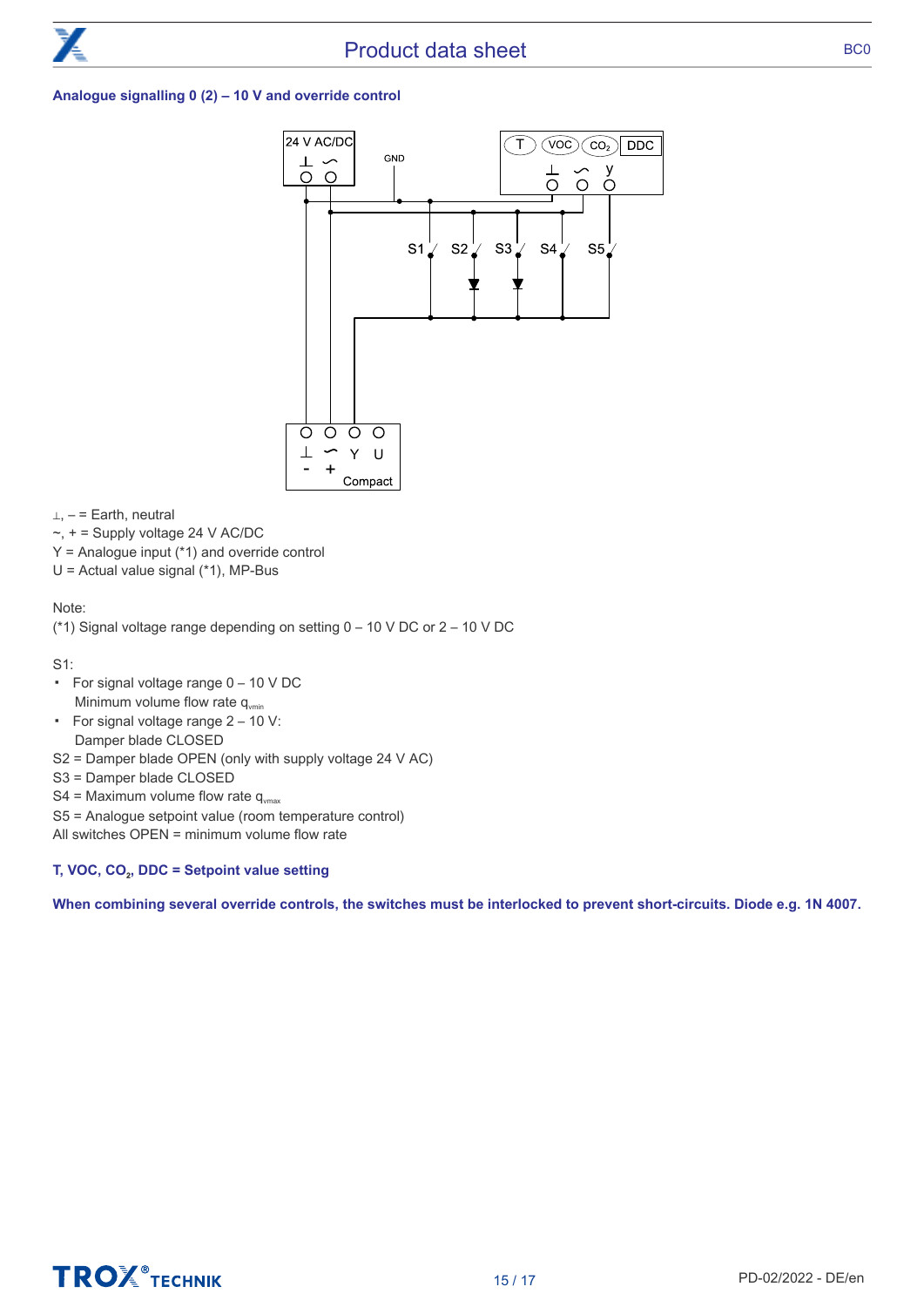# **Control input signal via MP bus**



⊥, – = Earth, neutral

 $\sim$ ,  $+$  = Supply voltage 24 V AC/DC

 $U = MP-Bus$ 

① = Maximum of 8 VAV compact controller with MP-Bus

Note:

The number of MP-Bus nodes depends on the type of MP-Bus devices